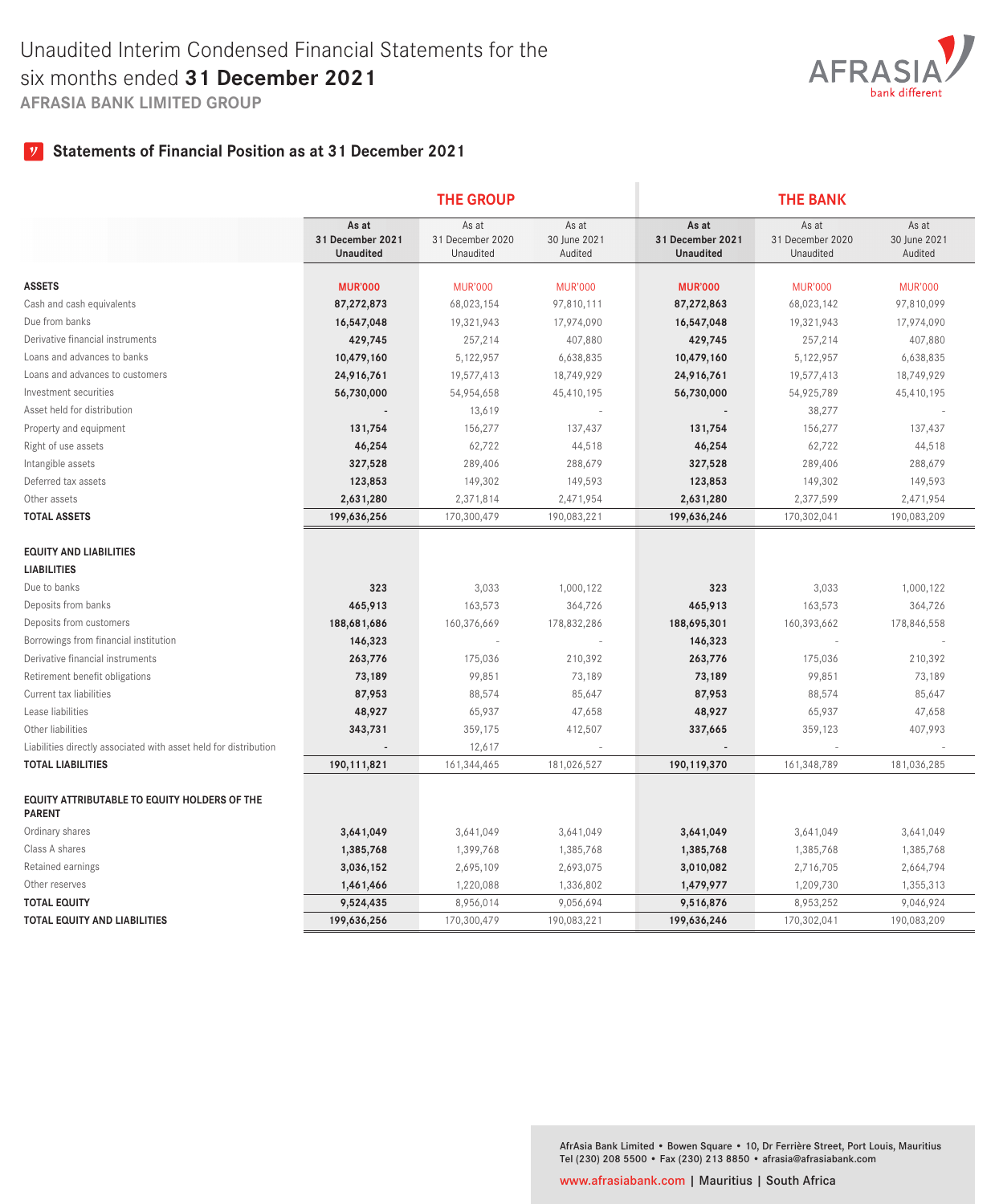

### **Statements of Profit or Loss and Other Comprehensive Income for the six months ended 31 December 2021**

## **V** Statements of Changes in Equity for **the six months ended 31 December 2021**

|                                                                                                             |                    |                    |                            |                  |                |                    |                    |                  |                  |                | <b>THE GROUP</b>                                                 | Ordinary<br>shares | Class A<br>shares   | Retained<br>earnings | Other<br>reserves | Total                       |
|-------------------------------------------------------------------------------------------------------------|--------------------|--------------------|----------------------------|------------------|----------------|--------------------|--------------------|------------------|------------------|----------------|------------------------------------------------------------------|--------------------|---------------------|----------------------|-------------------|-----------------------------|
|                                                                                                             |                    |                    | <b>THE GROUP</b>           |                  |                |                    |                    | <b>THE BANK</b>  |                  |                |                                                                  | <b>MUR'000</b>     | <b>MUR'000</b>      | <b>MUR'000</b>       | <b>MUR'000</b>    | <b>MUR'000</b>              |
|                                                                                                             | Three months ended | Three months ended | Six months ended           | Six months ended | Year ended     | Three months ended | Three months ended | Six months ended | Six months ended | Year ended     | At 1 July 2020 (audited)                                         | 3,641,049          | 1,399,768           | 2,285,239            | 1,325,426         | 8,651,482                   |
|                                                                                                             | 31 December 2021   | 31 December 2020   | 31 December 2021           | 1 December 2020  | 30 June 2021   | 31 December 2021   | 31 December 2020   | 31 December 2021 | 31 December 2020 | 30 June 2021   | Profit for the period                                            |                    |                     | 341,259              |                   | 341,259                     |
|                                                                                                             | <b>Unaudited</b>   | Unaudited          | <b>Unaudited</b>           | Unaudited        | Audited        | <b>Unaudited</b>   | Unaudited          | <b>Unaudited</b> | Unaudited        | Audited        | Other comprehensive income                                       |                    |                     |                      | 1,550             | 1,550                       |
|                                                                                                             | <b>MUR'000</b>     | <b>MUR'000</b>     | <b>MUR'000</b>             | <b>MUR'000</b>   | <b>MUR'000</b> | <b>MUR'000</b>     | <b>MUR'000</b>     | <b>MUR'000</b>   | <b>MUR'000</b>   | <b>MUR'000</b> | Total comprehensive income for the period                        | $\sim$             |                     | 341,259              | 1,550             | 342,809                     |
| Interest income                                                                                             | 445,614            | 420,393            | 852,463                    | 896,901          | 1,684,412      | 445,614            | 420,393            | 852,463          | 896,901          | 1,684,412      | Reversal of provision in relation to Bank of Mauritius Guideline |                    |                     | 146,054              | (146, 054)        |                             |
| Interest expense                                                                                            | (132,085)          | (155, 446)         | (257, 542)                 | (322, 834)       | (613, 283)     | (131,737)          | (155, 446)         | (256, 849)       | (322, 834)       | (611,994)      | Appropriation of reserves                                        |                    |                     | (39, 166)            | 39,166            | $\sim$                      |
| Net interest income, calculated using EIR method                                                            | 313,529            | 264,947            | 594,921                    | 574,067          | 1,071,129      | 313,877            | 264,947            | 595,614          | 574,067          | 1,072,418      | <b>Dividends</b>                                                 |                    |                     | (38, 277)            |                   | (38, 277)                   |
| Fee and commission income                                                                                   | 263,623            | 208,570            | 498,773                    | 427,712          | 877,757        | 263,623            | 216,653            | 498,773          | 427,806          | 877,870        | At 31 December 2020 (unaudited)                                  | 3,641,049          | 1,399,768           | 2,695,109            | 1,220,088         | 8,956,014                   |
| Fee and commission expense                                                                                  | (85,995)           | (86, 358)          | (171, 187)                 | (176, 452)       | (313,605)      | (85,995)           | (88, 498)          | (171, 186)       | (178, 222)       | (315, 370)     |                                                                  |                    |                     |                      |                   |                             |
| Net fee and commission income                                                                               | 177,628            | 122,212            | 327,586                    | 251,260          | 564,152        | 177,628            | 128,155            | 327,587          | 249,584          | 562,500        | At 1 July 2020 (audited)                                         | 3,641,049          | 1,399,768           | 2,285,239            | 1,325,426         | 8,651,482                   |
| Net trading income                                                                                          | 290,094            | 232,433            | 623,472                    | 455,304          | 948,341        | 290,795            | 231,567            | 624,173          | 454,039          | 945,243        | Profit for the year                                              |                    |                     | 916,056              |                   | 916,056                     |
| Other (losses)/gains                                                                                        | 347                | 211                | (973)                      | 211              | 1,696          | (46)               | 211                | (973)            | 211              | 1,696          | Other comprehensive income/(loss)                                | $\sim 10^{-11}$    | $\sim$              | 38,998               | (25,736)          | 13,262                      |
| Other operating income                                                                                      | $\sim$             | (53)               | $\sim$ $-$                 | $\sim$ $ \sim$   | (1, 843)       | $\sim$             |                    | $\sim$           | $\sim$           | (106)          | Total comprehensive income/(loss) for the year                   |                    |                     | 955,054              | (25,736)          | 929,318                     |
| <b>Total operating income</b>                                                                               | 781,598            | 619,750            | 1,545,006                  | 1,280,842        | 2,583,475      | 782,254            | 624,880            | 1,546,401        | 1,277,901        | 2,581,751      | Reversal of provision in relation to Bank of Mauritius Guideline |                    |                     | 146,054              | (146, 054)        |                             |
| Net impairment loss on financial assets                                                                     | (4, 550)           | (311, 855)         | (13, 137)                  | (336,759)        | (470, 747)     | (4, 550)           | (311, 855)         | (13, 137)        | (336,759)        | (465, 131)     | Appropriation of reserves                                        |                    |                     | (183, 166)           | 183,166           |                             |
| Net operating income                                                                                        | 777,048            | 307,895            | 1,531,869                  | 944,083          | 2,112,728      | 777,704            | 313,025            | 1,533,264        | 941,142          | 2,116,620      | Deconsolidation adjustment                                       |                    | (14,000)            |                      |                   | (14,000)                    |
| Personnel expenses                                                                                          | (189, 414)         | (125, 403)         | (371, 946)                 | (291, 456)       | (662, 934)     | (189, 414)         | (133, 243)         | (371, 946)       | (291, 456)       | (662, 934)     | Dividends                                                        |                    |                     | (510, 106)           |                   | (510, 106)                  |
| Depreciation of property and equipment                                                                      | (6, 273)           | (8,834)            | (13, 204)                  | (18, 497)        | (35, 633)      | (6, 273)           | (8,902)            | (13, 204)        | (18, 497)        | (35, 633)      | At 30 June 2021 (audited)                                        | 3,641,049          | 1,385,768           | 2,693,075            | 1,336,802         | 9,056,694                   |
| Depreciation of right of use assets                                                                         | (7,781)            | (8, 197)           | (15, 411)                  | (16, 365)        | (32, 912)      | (7,781)            | (8, 197)           | (15, 411)        | (16, 365)        | (32, 912)      |                                                                  |                    |                     |                      |                   |                             |
| Amortisation of intangible assets                                                                           | (9, 325)           | (9,929)            | (18, 833)                  | (23, 072)        | (41,966)       | (9, 325)           | (9,936)            | (18, 833)        | (23,072)         | (41,966)       | At 1 July 2021 (audited)                                         | 3,641,049          | 1,385,768           | 2,693,075            | 1,336,802         | 9,056,694                   |
| Other operating expenses                                                                                    | (83,711)           | (65,766)           | (209, 591)                 | (168, 016)       | (313,733)      | (83, 214)          | (69, 120)          | (208, 775)       | (166, 940)       | (319, 544)     | Profit for the period                                            |                    | $\sim$              | 767,562              |                   | 767,562                     |
| <b>Total operating expenses</b>                                                                             | (296, 504)         | (218, 129)         | (628, 985)                 | (517, 406)       | (1,087,178)    | (296,007)          | (229, 398)         | (628, 169)       | (516, 330)       | (1,092,989)    | Other comprehensive income                                       | $\sim$             | $\sim$              | $\sim$               | 209               | 209                         |
| <b>Operating profit</b>                                                                                     | 480,544            | 89,766             | 902,884                    | 426,677          | 1,025,550      | 481,697            | 83,627             | 905,095          | 424,812          | 1,023,631      | Total comprehensive income for the period                        |                    |                     | 767,562              | 209               | 767,771                     |
| Gain on disposal of subsidiary                                                                              | $\sim$ $ \sim$     | $\sim$             | $\sim$ 100 $\pm$ 100 $\pm$ | $\sim$ 100 $\pm$ | 52,451         | $\sim$ $-$         | $-$                | $\sim$ $ \sim$   | $\sim$ $-$       | $\sim$ $-$     | <b>Appropriation of reserves</b>                                 |                    |                     | (124, 455)           | 124,455           |                             |
| Profit before tax                                                                                           | 480,544            | 89,766             | 902,884                    | 426,677          | 1,078,001      | 481,697            | 83,627             | 905,095          | 424,812          | 1,023,631      | <b>Dividends</b>                                                 |                    |                     | (300, 030)           |                   | (300, 030)                  |
| Tax expense                                                                                                 | (54, 743)          | (33,910)           | (135, 322)                 | (74, 506)        | (148, 405)     | (54, 743)          | (33,910)           | (135, 322)       | (74, 506)        | (148, 405)     | At 31 December 2021 (unaudited)                                  | 3,641,049          | 1,385,768           | 3,036,152            | 1,461,466         | 9,524,435                   |
| Profit for the period/year from continuing operations                                                       | 425,801            | 55,856             | 767,562                    | 352,171          | 929,596        | 426,954            | 49,717             | 769,773          | 350,306          | 875,226        |                                                                  |                    |                     |                      |                   |                             |
| <b>Discontinued operations</b>                                                                              |                    |                    |                            |                  |                |                    |                    |                  |                  |                | <b>THE BANK</b>                                                  | Ordinary           | <b>Class A</b>      | Retained             | Other             | Total                       |
| Loss for the period/year from discontinued operations                                                       | $\sim$ $-$         | (10, 912)          | $\sim$ $ \sim$             | (10, 912)        | (13, 540)      | $\sim$ 100 $\pm$   |                    | $\sim$           |                  |                |                                                                  | shares             | shares              | earnings             | reserves          |                             |
| Profit for the period/year                                                                                  | 425,801            | 44,944             | 767,562                    | 341,259          | 916,056        | 426,954            | 49,717             | 769,773          | 350,306          | 875,226        |                                                                  | <b>MUR'000</b>     | <b>MUR'000</b>      | <b>MUR'000</b>       | <b>MUR'000</b>    | <b>MUR'000</b>              |
|                                                                                                             |                    |                    |                            |                  |                |                    |                    |                  |                  |                | At 1 July 2020 (audited)                                         | 3,641,049          | 1.385.768           | 2,297,788            | 1,316,719         | 8,641,324                   |
| Other comprehensive income/(loss) that will not be                                                          |                    |                    |                            |                  |                |                    |                    |                  |                  |                | Profit for the period                                            |                    |                     | 350,306              |                   | 350,306                     |
| reclassified to profit or loss:                                                                             |                    |                    |                            |                  |                |                    |                    |                  |                  |                | Other comprehensive loss                                         | $\sim$ $-$         |                     | $\sim$               | (101)             | (101)                       |
| Remeasurement of retirement benefit obligations                                                             | $\sim$ $-$         |                    | $\sim$                     | $\sim$           | 41,444         |                    |                    | $\sim$           |                  | 41,444         | Total comprehensive income/(loss) for the period                 | $\sim$ $-$         |                     | 350,306              | (101)             | 350,205                     |
| Deferred tax on remeasurement of retirement benefit                                                         |                    |                    |                            |                  |                |                    |                    |                  |                  |                | Reversal of provision in relation to Bank of Mauritius Guideline |                    |                     | 146,054              | (146, 054)        | $\alpha \rightarrow \alpha$ |
| obligations                                                                                                 | $\sim$ $-$         | $\sim$             | $\sim$                     | $-$              | (2, 446)       |                    |                    | $\sim$           | $\sim$           | (2, 446)       | Appropriation of reserves                                        | $\sim$             |                     | (39, 166)            | 39,166            | $\sim$ $  \sim$             |
| Fair value (loss)/gain on equity instruments designated at<br>fair value through other comprehensive income | 209                | 756                | 209                        | 1,550            | (25,736)       | 209                | (101)              | 209              | (101)            | 1,482          | Dividends                                                        |                    |                     | (38, 277)            |                   | (38, 277)                   |
|                                                                                                             | 209                | 756                | 209                        | 1,550            | 13,262         | 209                | (101)              | 209              | (101)            | 40,480         | At 31 December 2020 (unaudited)                                  | 3,641,049          | 1,385,768           | 2,716,705            | 1,209,730         | 8,953,252                   |
| Other comprehensive income/(loss) for the period/year                                                       | 209                | 756                | 209                        | 1,550            | 13,262         | 209                | (101)              | 209              | (101)            | 40,480         |                                                                  |                    |                     |                      |                   |                             |
| Total comprehensive income for the period/year                                                              |                    |                    |                            |                  |                |                    |                    |                  |                  |                | At 1 July 2020 (audited)                                         | 3,641,049          | 1,385,768           | 2,297,788            | 1,316,719         | 8,641,324                   |
| attributable to equity holders of the parent                                                                | 426,010            | 45,700             | 767,771                    | 342,809          | 929,318        | 427,163            | 49,616             | 769,982          | 350,205          | 915,706        | Profit for the year                                              |                    |                     | 875,226              |                   | 875,226                     |
|                                                                                                             |                    |                    |                            |                  |                |                    |                    |                  |                  |                | Other comprehensive income                                       |                    |                     | 38,998               | 1,482             | 40,480                      |
|                                                                                                             |                    |                    |                            |                  |                |                    |                    |                  |                  |                | Total comprehensive income for the year                          | $\sim$             |                     | 914,224              | 1,482             | 915,706                     |
|                                                                                                             |                    |                    |                            |                  |                |                    |                    |                  |                  |                | Reversal of provision in relation to Bank of Mauritius Guideline |                    |                     | 146,054              | (146, 054)        | $\sim 10^{-11}$             |
|                                                                                                             |                    |                    |                            |                  |                |                    |                    |                  |                  |                | Appropriation of reserves                                        |                    |                     | (183, 166)           | 183,166           | $\sim$ $  \sim$             |
|                                                                                                             |                    |                    |                            |                  |                |                    |                    |                  |                  |                | Dividends                                                        |                    |                     | (510, 106)           |                   | (510, 106)                  |
|                                                                                                             |                    |                    |                            |                  |                |                    |                    |                  |                  |                | At 30 June 2021 (audited)                                        | 3,641,049          | 1,385,768           | 2,664,794            | 1,355,313         | 9,046,924                   |
|                                                                                                             |                    |                    |                            |                  |                |                    |                    |                  |                  |                | At 1 July 2021 (audited)                                         | 3,641,049          | 1,385,768           | 2,664,794            | 1,355,313         | 9,046,924                   |
|                                                                                                             |                    |                    |                            |                  |                |                    |                    |                  |                  |                | Profit for the period                                            |                    | $\sim$              | 769,773              |                   | 769,773                     |
|                                                                                                             |                    |                    |                            |                  |                |                    |                    |                  |                  |                | Other comprehensive income                                       | $\sim$ $ \sim$     | $\sim$              | $\sim 100$           | 209               | 209                         |
|                                                                                                             |                    |                    |                            |                  |                |                    |                    |                  |                  |                | Total comprehensive income for the period                        | $\sim$ $-$         |                     | $-769,773$           | 209               | 769,982                     |
|                                                                                                             |                    |                    |                            |                  |                |                    |                    |                  |                  |                | <b>Appropriation of reserves</b>                                 |                    |                     | (124, 455)           | 124,455           |                             |
|                                                                                                             |                    |                    |                            |                  |                |                    |                    |                  |                  |                | <b>Dividends</b>                                                 |                    |                     | (300, 030)           |                   | (300, 030)                  |
|                                                                                                             |                    |                    |                            |                  |                |                    |                    |                  |                  |                | At 31 December 2021 (unaudited)                                  |                    | 3,641,049 1,385,768 | 3,010,082            |                   | 1,479,977 9,516,876         |